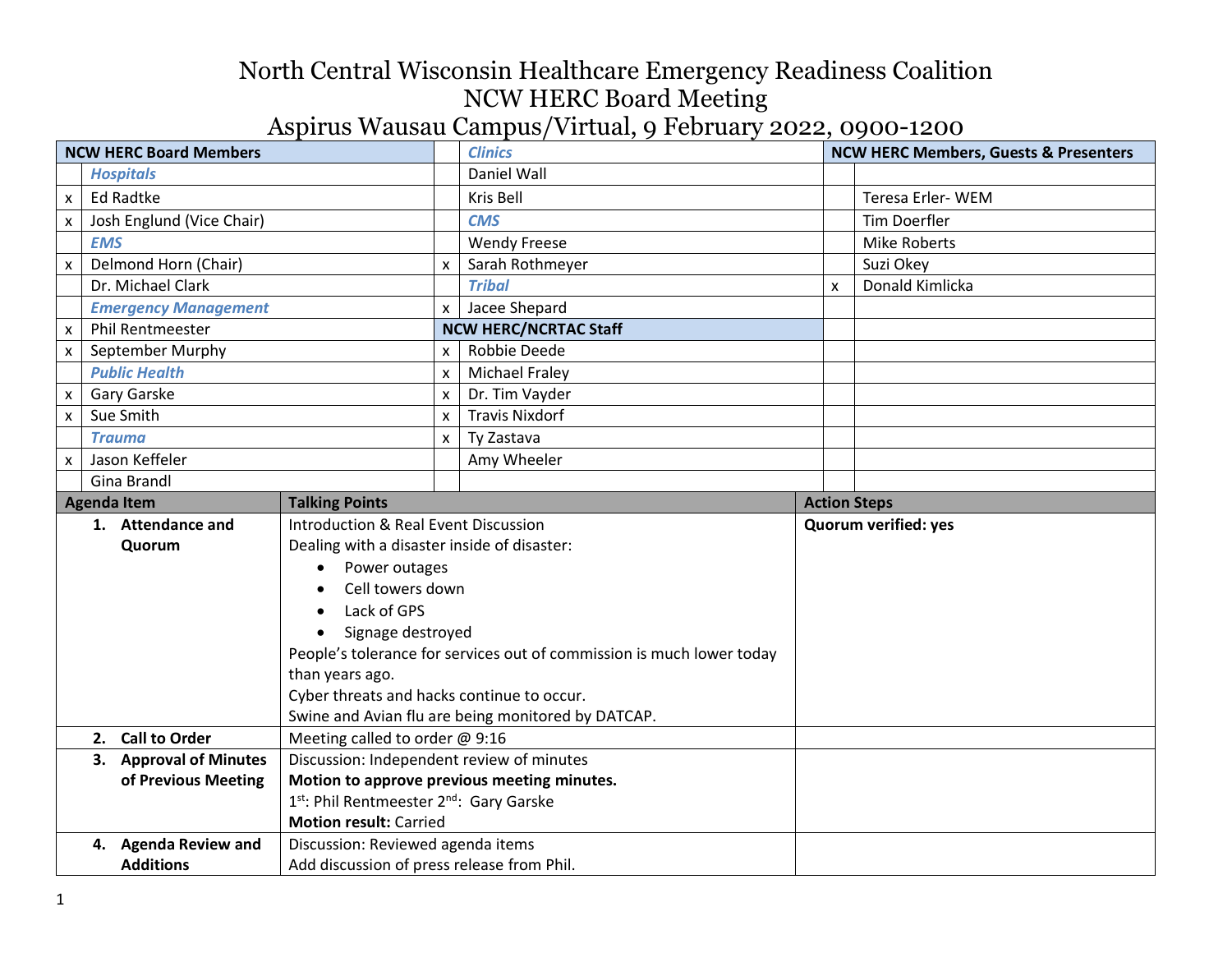|                                                                     | Motion to approve current agenda.                                                                                                                                                                                                                                                                                                                                                                                                                                                                                                                                      |                                                                                                                                           |
|---------------------------------------------------------------------|------------------------------------------------------------------------------------------------------------------------------------------------------------------------------------------------------------------------------------------------------------------------------------------------------------------------------------------------------------------------------------------------------------------------------------------------------------------------------------------------------------------------------------------------------------------------|-------------------------------------------------------------------------------------------------------------------------------------------|
|                                                                     | 1 <sup>st</sup> : September Murphy 2 <sup>nd</sup> : Ed Radtke                                                                                                                                                                                                                                                                                                                                                                                                                                                                                                         |                                                                                                                                           |
|                                                                     | <b>Motion result: Carried</b>                                                                                                                                                                                                                                                                                                                                                                                                                                                                                                                                          |                                                                                                                                           |
| 5. Budget<br><b>Review/Accountant</b><br>Report                     | <b>Discussion:</b><br>Non-profit O'Leary Update<br>٠<br>O'Leary has sent invoice for final payment to them; will<br>$\circ$<br>go into January expenses<br>Jan Financials<br>Just received December PO's - checks will get cut this<br>$\circ$<br>week<br>Logo update<br>Robbie identified a contractor (Molly) to design logo.<br>$\circ$<br>Rough estimate is ~\$250 and this includes digital files.<br>Outreached to 10 contractors, heard from three. Feel<br>she is the best candidate to hire.<br>Boards supports moving forward with this contactor<br>$\circ$ | Be sure to have logo contractor include<br>color code palette                                                                             |
|                                                                     | Motion to approve December/January financials<br>1st: Ed Radtke 2 <sup>nd</sup> : Jason Keffeler<br><b>Motion result: Carried</b>                                                                                                                                                                                                                                                                                                                                                                                                                                      |                                                                                                                                           |
| 6. HERC "Extreme<br>Makeover" Update                                | Discussion<br>• There will be a HERC Coordinator survey and HERC board<br>survey; there will also be a HERC Coordinator interview<br>Surveys will be coming out before the end of the week<br>HERC Coordinator "interview" for contract renewal has been<br>postponed a year in an effort to get through this makeover first                                                                                                                                                                                                                                           |                                                                                                                                           |
| 7. Work Plan/Regional<br><b>Projects and</b><br><b>Deliverables</b> | Projects:<br><b>MRSE</b><br>Looking to push back date to April 14 in relation to CERFP staff<br>$\bullet$<br>availability<br>HERC has requirement of 20% of available beds; would like to<br>$\bullet$<br>take a snapshot of our bed count two weeks ago to satisfy<br>ASPR deliverable                                                                                                                                                                                                                                                                                | Robbie to send Ty Infectious Disease<br>$\bullet$<br>Annex<br>Robbie follow-up on Hazmat seats<br>Set PPE Bolstering grant max at \$3,000 |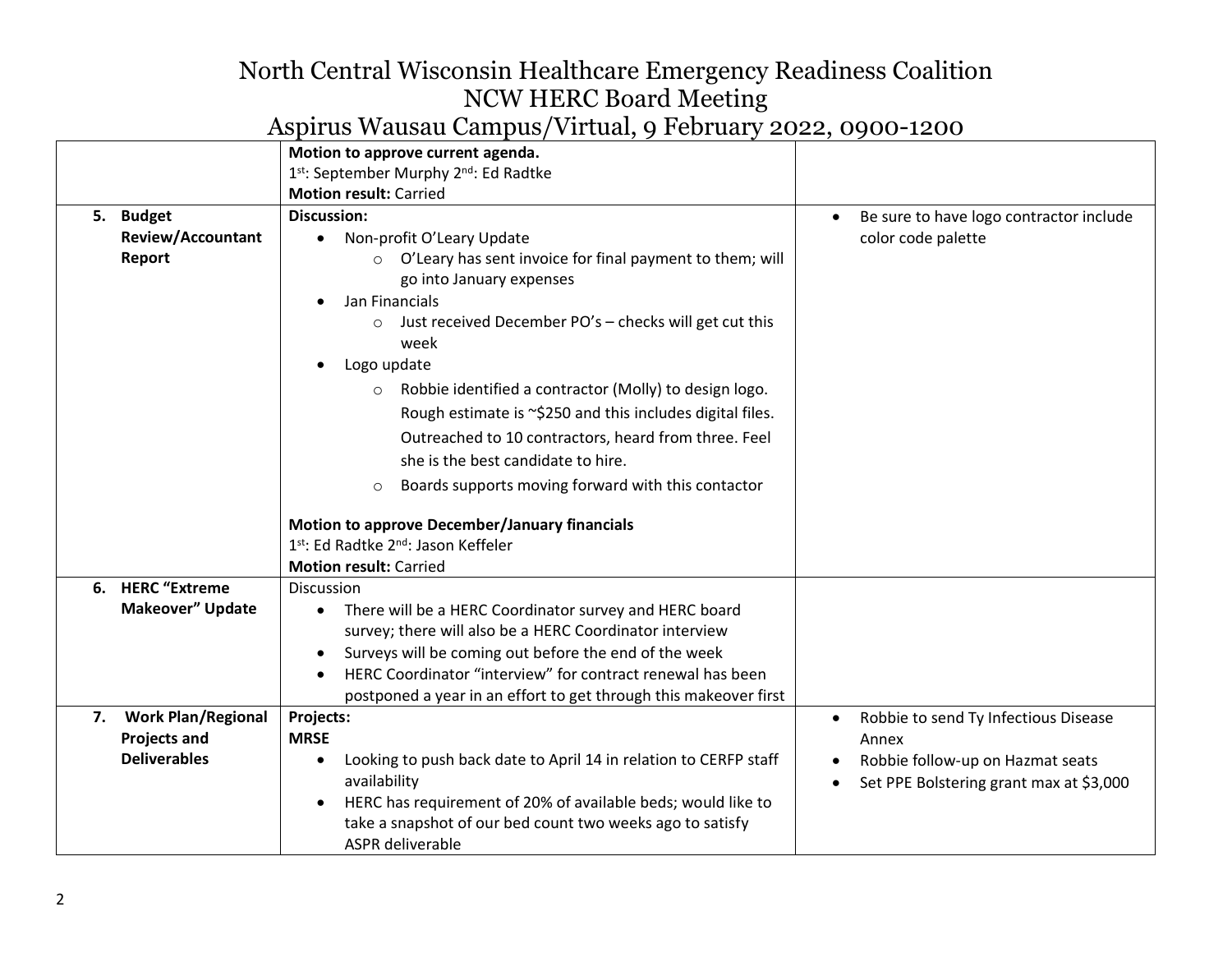| AA Review meeting will then get pushed back to Board's May                                                         |  |
|--------------------------------------------------------------------------------------------------------------------|--|
| meeting                                                                                                            |  |
| Leadership doesn't need to sit in on day of exercise, but we do                                                    |  |
| need them to sit on AA Review meeting                                                                              |  |
| <b>Supply Chain Integrity Assessment/HVA</b>                                                                       |  |
| Surveys currently open<br>$\bullet$                                                                                |  |
| Getting a strong response so far                                                                                   |  |
| Robbie can pull facility responses into a PDF so they can then                                                     |  |
| use for the facility HVA                                                                                           |  |
| COOP/ Infectious Disease Annex/ Prep & Response Plan                                                               |  |
| COOP will go into Response Plan<br>$\bullet$                                                                       |  |
| Robbie will send Ty the Infectious Disease Annex to begin work                                                     |  |
| on it; we do need to have a Board discussion regarding this                                                        |  |
| Annex to satisfy deliverable                                                                                       |  |
| Prep Plan will go out next week for open comment<br>$\bullet$                                                      |  |
| Response Plan review will follow (March or April)<br>$\bullet$                                                     |  |
| <b>CMS Exercise</b>                                                                                                |  |
| Robbie has procured Amy Wollman Nesseth to conduct this                                                            |  |
| exercise for our Region                                                                                            |  |
| Will be a virtual, 2-hour exercise                                                                                 |  |
| Will have some functional pieces to the exercise                                                                   |  |
| Robbie will be organizing a planning group for this exercise                                                       |  |
| Needs to be executed by June $30th$ – looking to hold exercise in                                                  |  |
| May (possibly June with MRSE exercise being pushed back)                                                           |  |
| <b>Hazmat Seats</b>                                                                                                |  |
| Looking to get 30 participants (in-person) for over 8 hours into<br>a train-the-trainer course; would cost \$6,000 |  |
|                                                                                                                    |  |
| Also looking at 125 virtual seats that cover five modules (seats<br>available for one year)                        |  |
| Plan to bring in during the summer                                                                                 |  |
| ٠                                                                                                                  |  |
| <b>PPE Bolstering</b>                                                                                              |  |
| Michael has done outreach for the PPE bolstering grant - there                                                     |  |
| is interest from $\sim$ 15 facilities                                                                              |  |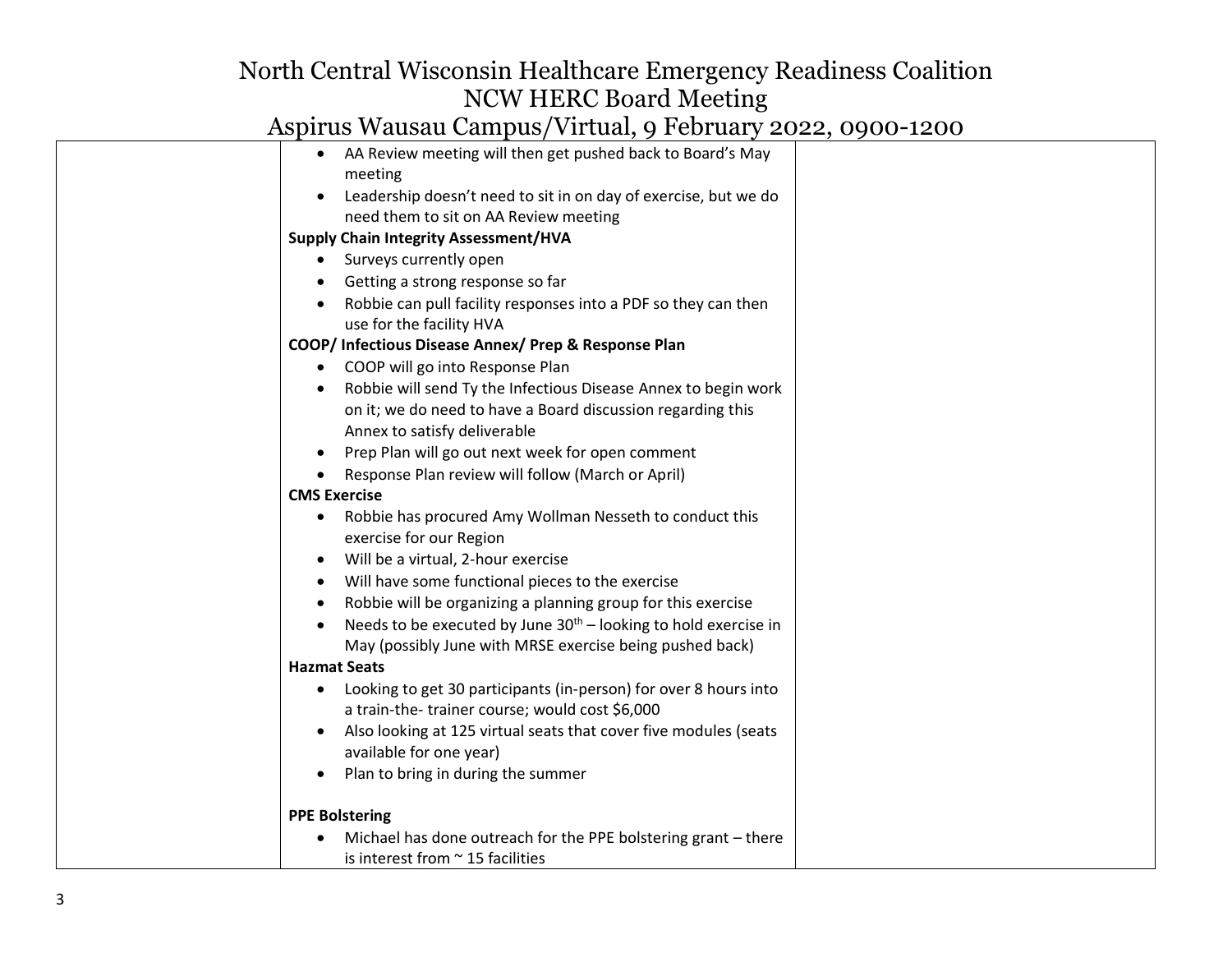|                       | Need to release an RFP for facilities/departments to complete<br>What grant dollar amount do we offer?<br>Max of \$3,000<br>$\circ$<br>Would come out of COVID funding ~\$42,000 for this<br>$\circ$<br>project<br>If there is extra money, we could approach facilities to<br>$\circ$ |  |
|-----------------------|----------------------------------------------------------------------------------------------------------------------------------------------------------------------------------------------------------------------------------------------------------------------------------------|--|
|                       | see if they would like to purchase more                                                                                                                                                                                                                                                |  |
|                       | <b>Fatality Management Plan</b>                                                                                                                                                                                                                                                        |  |
|                       | Ty reviewed amendments to the plan; will downsize current                                                                                                                                                                                                                              |  |
|                       | plan to include only NCW HERC counties                                                                                                                                                                                                                                                 |  |
|                       | A meeting with board workgroup and ME/Coroners will be held<br>on March 1                                                                                                                                                                                                              |  |
| 8. HERC Staff and     | State updates:                                                                                                                                                                                                                                                                         |  |
| <b>Advisory Group</b> | Seeking a new unit supervisor for warehouse operations<br>$\bullet$                                                                                                                                                                                                                    |  |
| <b>Meeting</b>        | Will be providing additional ABLS seats                                                                                                                                                                                                                                                |  |
|                       | Robbie has received 22-23 budget template                                                                                                                                                                                                                                              |  |
|                       | Discussion regarding evidence of purchase                                                                                                                                                                                                                                              |  |
|                       | All PO and contractor invoices will have a new drop box                                                                                                                                                                                                                                |  |
|                       | Coordination of training has been on hold; our Region did get                                                                                                                                                                                                                          |  |
|                       | winter storm management and mass fatality trainings                                                                                                                                                                                                                                    |  |
|                       | approved                                                                                                                                                                                                                                                                               |  |
|                       | Considering sharing Survey Monkey account among HERC                                                                                                                                                                                                                                   |  |
|                       | regions                                                                                                                                                                                                                                                                                |  |
|                       | Operation Allies Welcome is winding down                                                                                                                                                                                                                                               |  |
|                       | Doug is still working on Crisis Standards of Care                                                                                                                                                                                                                                      |  |
|                       | State is looking for a new chair for the Advisory Group                                                                                                                                                                                                                                |  |
| 9. Response Updates   | As of yesterday, 298 cases/day in our region (was about 1,200 a                                                                                                                                                                                                                        |  |
|                       | few weeks ago); trending down                                                                                                                                                                                                                                                          |  |
|                       | 152 inpatients yesterday                                                                                                                                                                                                                                                               |  |
|                       | Still in surge, but feeling some relief                                                                                                                                                                                                                                                |  |
|                       | Continue to assure access to vaccinations through working with<br>AMI                                                                                                                                                                                                                  |  |
|                       | Looking at potentially using National Guardsmen for nonclinical<br>support at hospitals                                                                                                                                                                                                |  |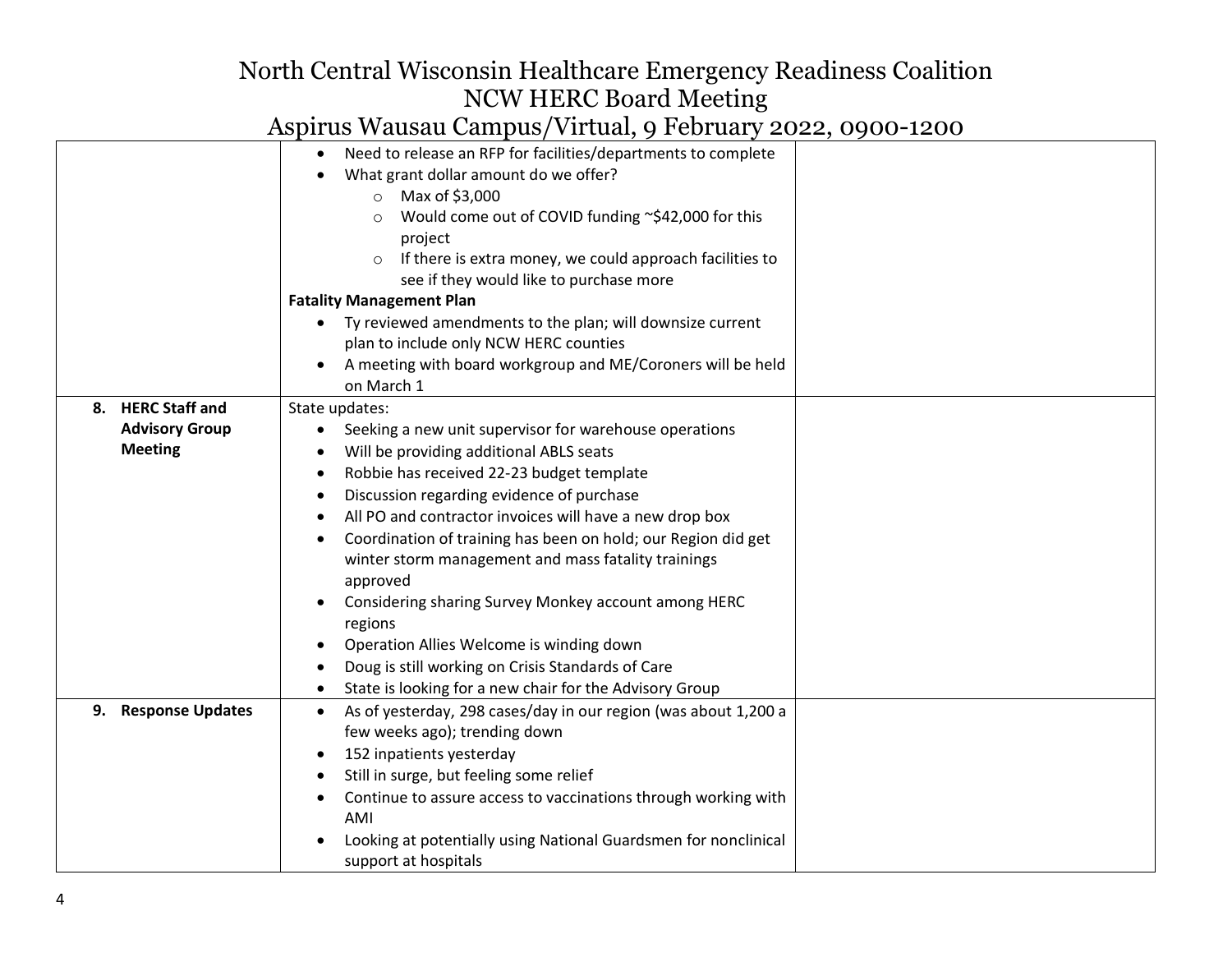|                                                              | Week of Jan. 25 <sup>th</sup> , state released new guidance for PH to allow<br>for the cutback of disease investigation; counties can decide<br>how they make changes<br>More focus on elderly, congregate living facilities,<br>$\circ$<br>those unvaccinated, and kids<br>We may want to consider deleting/altering PH metric<br>$\circ$<br>in weekly report<br>PH is moving into recovery<br>$\circ$<br>Preparing for the vaccination of 4 and younger                                                                                                                                                                  |                                                                                     |
|--------------------------------------------------------------|----------------------------------------------------------------------------------------------------------------------------------------------------------------------------------------------------------------------------------------------------------------------------------------------------------------------------------------------------------------------------------------------------------------------------------------------------------------------------------------------------------------------------------------------------------------------------------------------------------------------------|-------------------------------------------------------------------------------------|
| 10. Contractor Updates                                       | <b>HERC Coordinator</b><br>The sooner you can get invoices in, the sooner Robbie<br>$\circ$<br>can get checks cut; continue to have a bit of a delay<br>Planning<br>Continue work on mass fatality plan & COVID AAR<br>Working on next newsletter<br>$\circ$<br>Awaiting Infectious Disease Annex template to<br>$\circ$<br>regionalize<br>Logistics<br>Filters for ISOPODs<br>O<br>Supplies for Go Bags<br>$\circ$                                                                                                                                                                                                        | Have next HERC newsletter out by end of<br>March                                    |
| 11. Interoperable<br><b>Communications</b><br><b>Systems</b> | <b>EICS</b><br>$\bullet$<br>Continue to enter significant events into EICS<br>$\circ$<br>The home of the HERC HVA and state documents will<br>$\bigcirc$<br>go into EICS moving forward<br>Template IAPs for potential significant events will also<br>be available in system<br><b>EMResource/EMTrack</b><br>Future of EMS and patient tracking presentation will be<br>$\circ$<br>given at Trauma Conference<br>Several EMResource changes have occurred this past<br>$\circ$<br>month<br>Received the year end MCI drills report; emphasized<br>$\circ$<br>the need for continued training, esp. with staff<br>turnover | Travis to rectify radio ID to facility issue<br>$\bullet$<br>and update matrix list |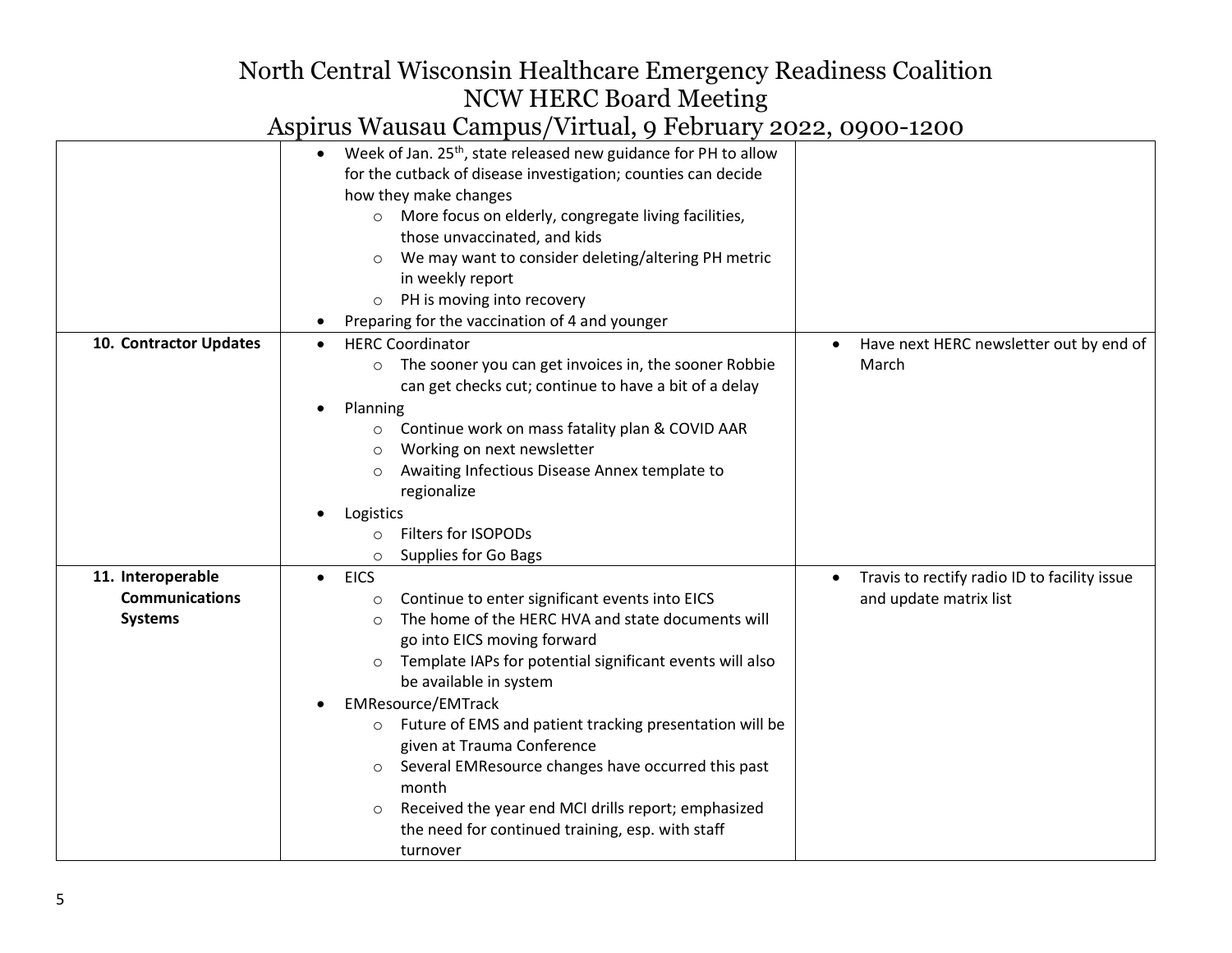|                        | $P_{\text{max}}$ $P_{\text{max}}$ $P_{\text{max}}$ $P_{\text{max}}$ $P_{\text{max}}$ $P_{\text{max}}$ $P_{\text{max}}$ $P_{\text{max}}$ $P_{\text{max}}$ |                                     |
|------------------------|----------------------------------------------------------------------------------------------------------------------------------------------------------|-------------------------------------|
|                        | o Number of LTC facilities in EMResource is astounding -                                                                                                 |                                     |
|                        | we've made really good progress                                                                                                                          |                                     |
|                        | <b>WISCOM</b>                                                                                                                                            |                                     |
|                        | New radios are currently being deployed<br>$\circ$                                                                                                       |                                     |
|                        | Name of facility does not appear to have been updated                                                                                                    |                                     |
|                        | in letter ID's of radio                                                                                                                                  |                                     |
|                        | Travis needs to align matrix with hospital to assure<br>$\circ$                                                                                          |                                     |
|                        | there are no gaps                                                                                                                                        |                                     |
|                        | Travis will meet with Darren to see if changes can be                                                                                                    |                                     |
|                        | made and facility name can be more easily identified                                                                                                     |                                     |
|                        | There is a matrix list that can be printed out - Travis<br>$\circ$                                                                                       |                                     |
|                        | will follow up with this                                                                                                                                 |                                     |
| 12. Sector Reports/Top | EM                                                                                                                                                       |                                     |
| <b>Priorities</b>      | City of Wausau has identified PFAS in water<br>$\bullet$                                                                                                 |                                     |
|                        | Monitoring the new Avian and Swine flu viruses in animals<br>٠                                                                                           |                                     |
|                        | WEM is doing strategic planning                                                                                                                          |                                     |
|                        | Hospitals                                                                                                                                                |                                     |
|                        | COVID unit census is declining; mortality rates are substantially                                                                                        |                                     |
|                        | lower with Omicron                                                                                                                                       |                                     |
|                        | PH                                                                                                                                                       |                                     |
|                        | CMS mandate for vaccination still in place                                                                                                               |                                     |
|                        | Trauma                                                                                                                                                   |                                     |
|                        | Site visits have been deferred and pushed back due to surge<br>$\bullet$                                                                                 |                                     |
|                        | <b>SNF</b>                                                                                                                                               |                                     |
|                        | Bed counts through DQA changing<br>$\bullet$                                                                                                             |                                     |
| 13. Upcoming           | March 9 - Board Meeting<br>$\bullet$                                                                                                                     | Scale back board updates to twice a |
| engagements            | Board Update to continue on Tuesdays - scale back to first and                                                                                           | month                               |
|                        | third Tuesdays                                                                                                                                           |                                     |
|                        | Regional Medical Coordination Calls - may potentially scale                                                                                              |                                     |
|                        | these down as well                                                                                                                                       |                                     |
|                        |                                                                                                                                                          |                                     |
|                        | MRSE/ MRSE Debriefing                                                                                                                                    |                                     |
|                        | o Exercise April 14, debriefing in May                                                                                                                   |                                     |
|                        | Training<br>$\bullet$                                                                                                                                    |                                     |
| 14. Regional Resource  | <b>NA</b>                                                                                                                                                |                                     |
| <b>Requests/Needs</b>  |                                                                                                                                                          |                                     |